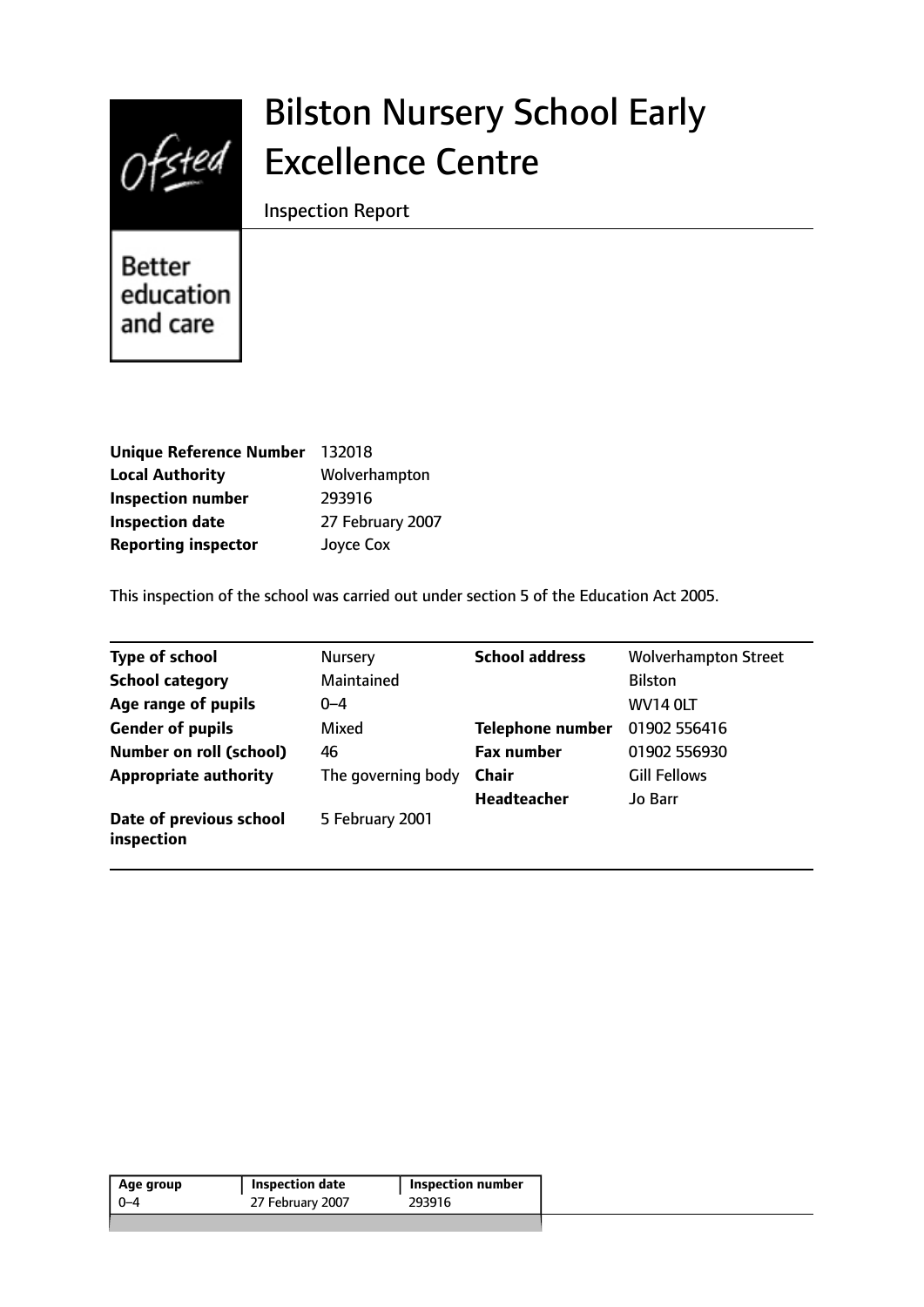© Crown copyright 2007

Website: www.ofsted.gov.uk

This document may be reproduced in whole or in part for non-commercial educational purposes, provided that the information quoted is reproduced without adaptation and the source and date of publication are stated.

Further copies of this report are obtainable from the school. Under the Education Act 2005, the school must provide a copy of this report free of charge to certain categories of people. A charge not exceeding the full cost of reproduction may be made for any other copies supplied.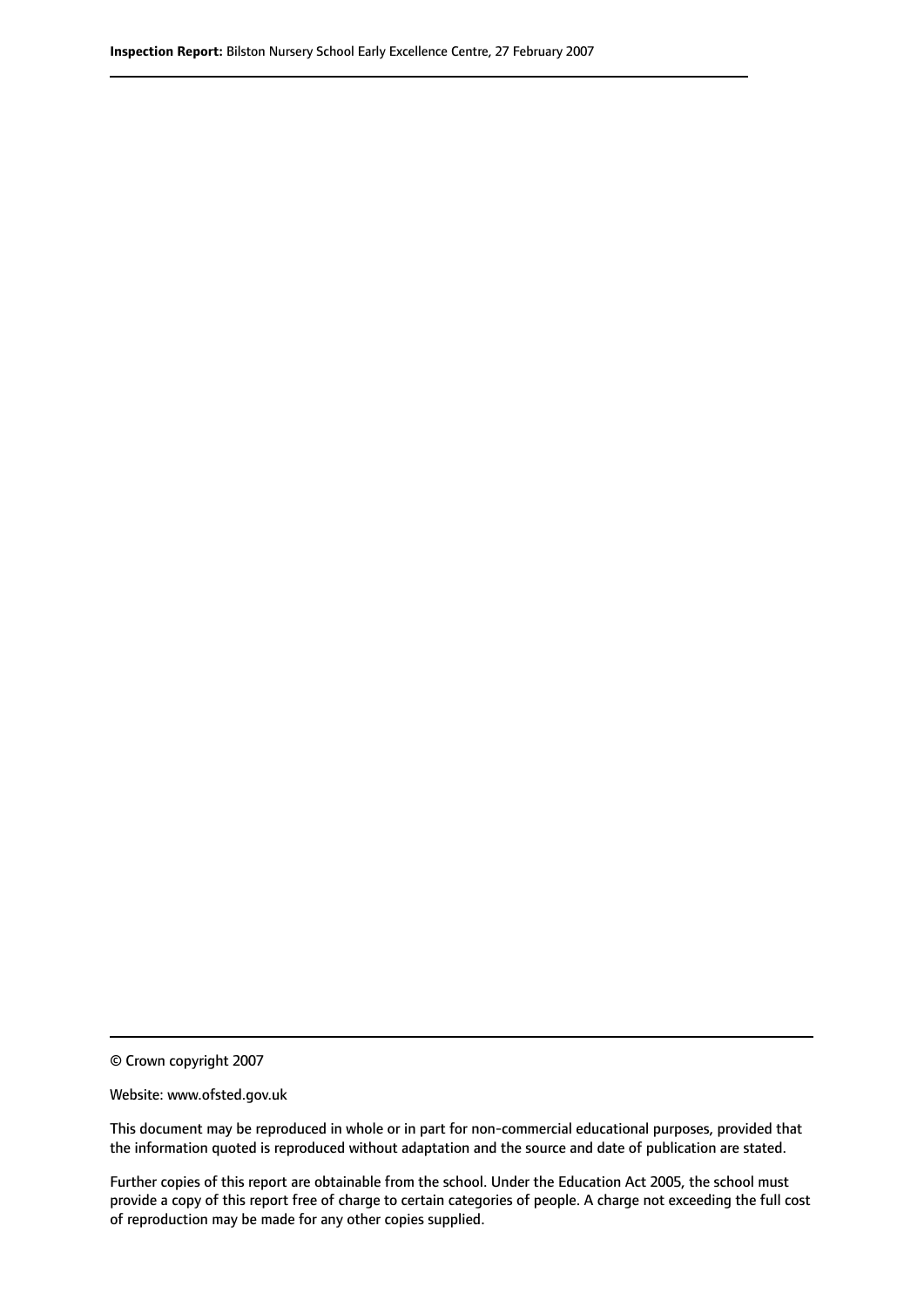# **Introduction**

The inspection was carried out by one Additional Inspector.

## **Description of the school**

Bilston Nursery was designated an Excellence Centre in 2002 and a Children's Centre in 2006. The Centre provides an extensive range of integrated services and day-care facilities for families and children as well as Nursery provision for children aged three and four. It serves an area in which many families face challenging social and economic circumstances. Children's attainment when they start in the Nursery is well below average and particularly low in their communication skills. An above- average number of children have learning difficulties or disabilities and just under half have delayed speech and language development. Almost half of the children are from minority ethnic backgrounds and a very small number are at an early stage of learning English.

The Centre is extremely popular and is over subscribed. It has won many awards for its work, including Investors in People, Basic Skills Quality Mark, National Early Years Manager of the Year and a National Professional Qualification in Combined Centre Leadership.

#### **Key for inspection grades**

| Grade 1 | Outstanding  |
|---------|--------------|
| Grade 2 | Good         |
| Grade 3 | Satisfactory |
| Grade 4 | Inadequate   |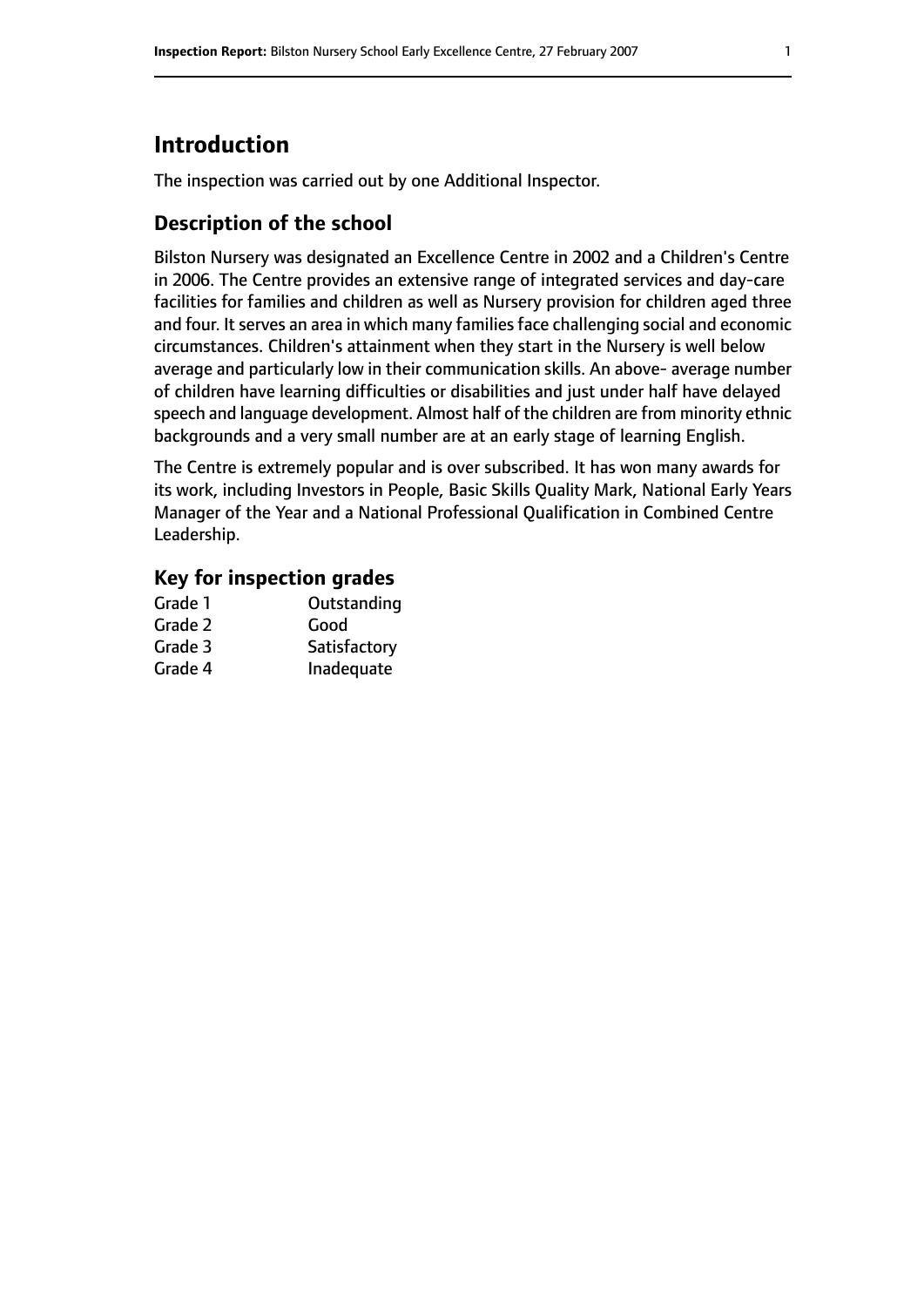# **Overall effectiveness of the school**

#### **Grade: 1**

Bilston Nursery Early Excellence Centre provides an outstanding start to children's education. At the heart of the Centre's work is the belief that every child is special, and all staff successfully live out their aim to put 'children first and foremost.' One parent, summing up the views of many, wrote, 'This is a very good Nursery and I am proud that my children are part of it.' The staff are very skilled, approachable and caring and this ensures that children make exceptional progress in their personal, social and emotional development and are well equipped for their future lives. Parents, themselves, have an increased understanding of their child's play and development because of a highly successful parent partnership programme. The excellent use made of the Centre's extended services contributes significantly to the excellent care, guidance and support and enhances children's well-being.

It is obvious from the moment that children, carers and parents enter the Nursery, where they are warmly met and welcomed every day by the staff, that this is a happy, safe and lively place where learning is fun. Children flourish as the staff skilfully assess their different personalities and abilities. Staff sensitively encourage children to become confident and happy learners, prepared to try out new experiences and activities. As a result, achievement is outstanding and progress in all the areas of learning is exceptional. By the time they leave, most children reach the levels set for their age. A rich and varied curriculum, combined with high quality teaching, provides constant pleasure, excitement and adventure. Practitioners are extremely knowledgeable. They have excellent relationships with the children and inspire confidence and success. Consequently, the children's behaviour and attitudes are exemplary and contribute much to their outstanding achievement.

Leadership and management are outstanding. Led by an inspirational, extremely capable and experienced headteacher, all staff are constantly looking for ways to improve their work. They share a passionate commitment to providing high quality education. This is reflected in the drive to raise standards further and the skilful ways in which the Centre has developed its excellent provision over the years. Excellent progress has been made since the last inspection, particularly in improving children's speaking skills, in establishing very clear management systems and in offering extended care and tracking children's progress. There is clear evidence of the outstanding capacity for future improvement, and to build on the school's strengths. Governors provide excellent support to the school and are increasingly involved in evaluating its work. The one area to address in this otherwise extremely successful Centre is to extend the excellent tracking systems so that children's progress is recorded from birth to age four in preparation for the forthcoming Early Years guidance.

#### **What the school should do to improve further**

• Devise a way to easily track children's progress from birth to age four in light of the new Early Years curriculum.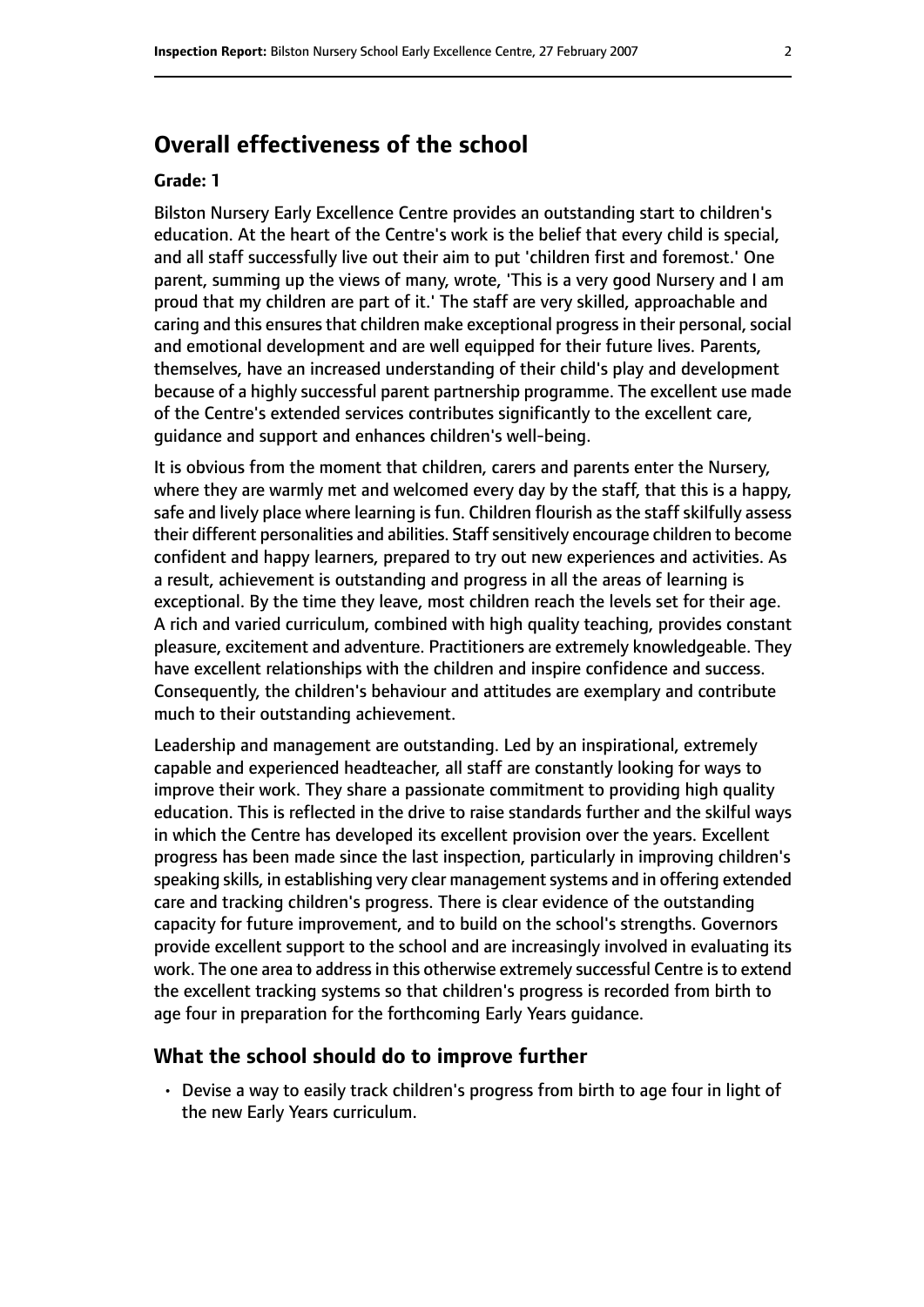## **Achievement and standards**

#### **Grade: 1**

From a much lower-than-average starting point, children from all backgrounds and abilities make excellent progress and achieve exceptionally well in all areas of learning. This ensures that most children reach the expected levels for their ages by the time they leave and so are very well prepared for their Reception classes. Children make particularly rapid progress in their personal, social and emotional development because teaching successfully promotes children's ability to take responsibility for solving problems themselves and to negotiate with each other. Children love using the excellent outdoor facilities and learn that having fun in the fresh air and being active are good for their health. Hence all children also achieve particularly well in their physical development.

# **Personal development and well-being**

#### **Grade: 1**

Children's confidence and self-esteem improve rapidly because all staff value them as individuals and listen to their ideas. They develop extremely positive attitudes to learning because it is made so enjoyable. Their spiritual, moral, social and cultural development is outstanding. Children are friendly towards each other and mix well together, regardless of ethnicity, age or gender. They organise their own activities, for example, building a castle and planting beans to act the 'Jack and the Beanstalk' story. Children quickly become confident enough to work independently and rapidly learn to take turns and share resources. They remain busy throughout sessions, persevering with tasks and responding positively to encouragement and praise, which spurs them on to try even harder. Excellent relationships, friendships and behaviour ensure the Nursery is a great place to be. Because all the adults successfully make the most of every learning opportunity, children very quickly learn to celebrate different cultures in the community around them, for example, enjoying Divali celebrations.. Children enjoy eating healthy fruit snacks at break times. They learn how to keep themselves safe by sticking to the rules such as sharing toys and respecting other children's space when playing outdoors. The skills children learn, together with the independence they develop, are preparing them extremely well for later life.

# **Quality of provision**

#### **Teaching and learning**

#### **Grade: 1**

After a careful analysis of each child's interests and learning needs, staff meticulously plan stimulating activities, with clear routines and plenty of sensitive encouragement for everyone to join in. Children's excellent response to adults' high expectations of behaviour adds to the very pleasant atmosphere. As a result of impressive research and detailed analysis of their practice, all staff have an excellent understanding of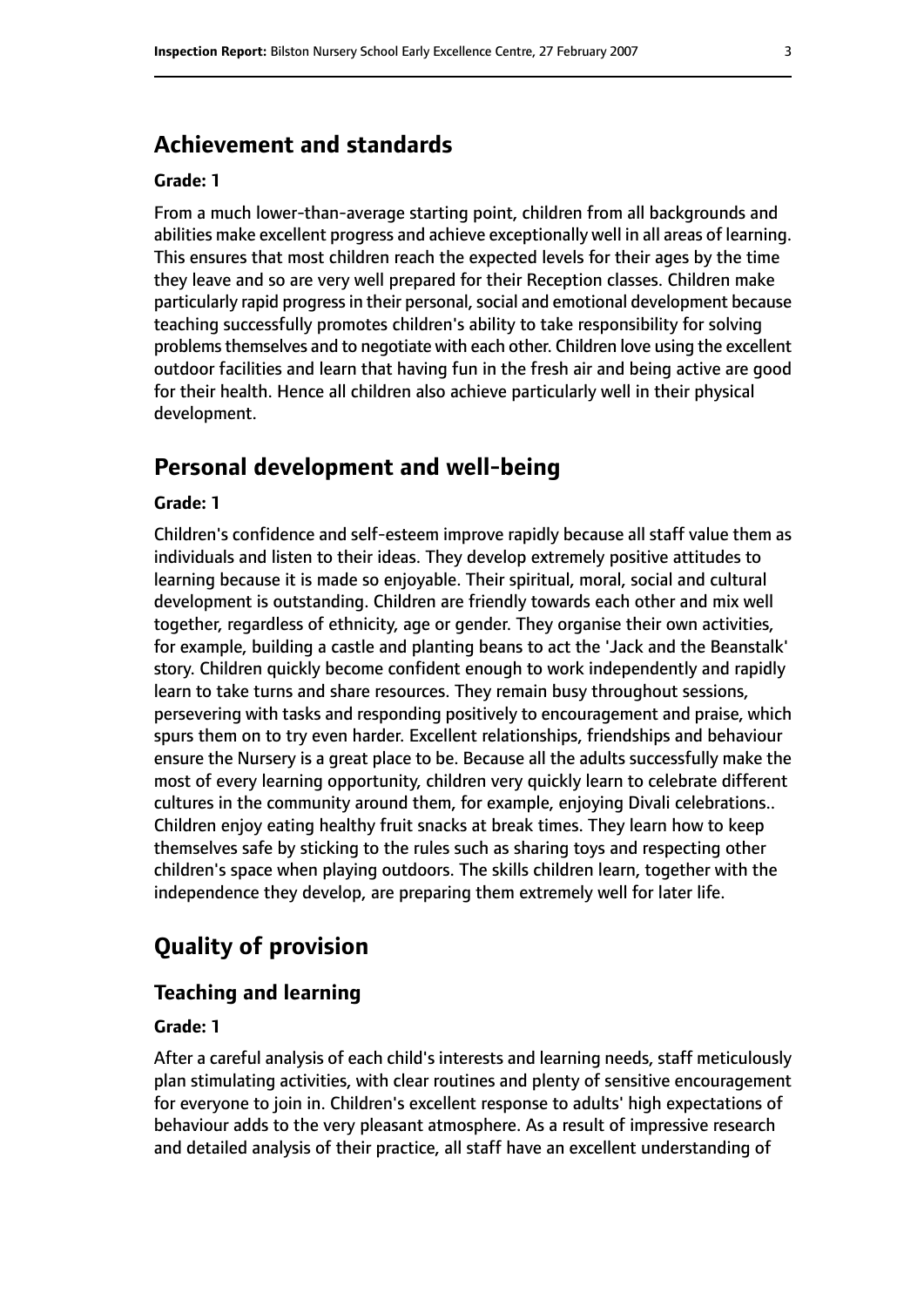how young children learn. This knowledge and understanding is applied skilfully to meeting the needs of each child. This level of individual attention works exceptionally well for children with learning difficulties. Equally effective is the careful and well-targeted support given to those children learning English as an additional language. Both groups are set precise, achievable goals. Skilful art teaching by an artist in residence brings less confident children out of their shells and stimulates much talk, humour and collaboration. A particular strength is the way that planning allows for a perfect balance between adult-guided and child-selected activities.

#### **Curriculum and other activities**

#### **Grade: 1**

The curriculum is varied and rich and is based on an excellent understanding of the learning needs of young children. Staff achieve an impressive balance between following and extending the children's interests and ensuring all areas of learning are covered. Excellent use is made of the indoor and outdoor environments and exciting and enticing resources are provided. Staff are particularly skilled at using information and communication technology (ICT) to record children's progress and development. Children and staff receive excellent training in using the Smartboard and programmable toys from an ICT specialist. Visits to the seaside and Dudley Zoo, together with visitors and special events, add richness to the curriculum and broaden children's horizons. Excellent links with external agencies such as speech and language services also enhance children's learning. The curriculum includes plenty of opportunities for children to learn about how to keep safe and healthy, such as the safe handling of foods and tools.

#### **Care, guidance and support**

#### **Grade: 1**

Parents are delighted with the outstanding care, guidance and support provided. They thoroughly appreciate the close working partnership with the Centre which increasingly helps them to understand and support their children's learning.

Staff make excellent use of the comprehensive assessment system to guide children on to the next steps in their learning. The headteacher is currently devising ways to track children's progress from birth to age four in preparation for the new Early Years curriculum. Staff are extremely knowledgeable about all aspects of child protection. Risk assessments are thorough and health and safety matters receive immediate attention. All staff and visitors are checked for their suitability to work with children.

# **Leadership and management**

#### **Grade: 1**

The outstanding leadership and management is a key factor in the Centre's success. The headteacher has provided excellence guidance and vision for some time. She is ably supported by a highly effective and confident leadership team, who have also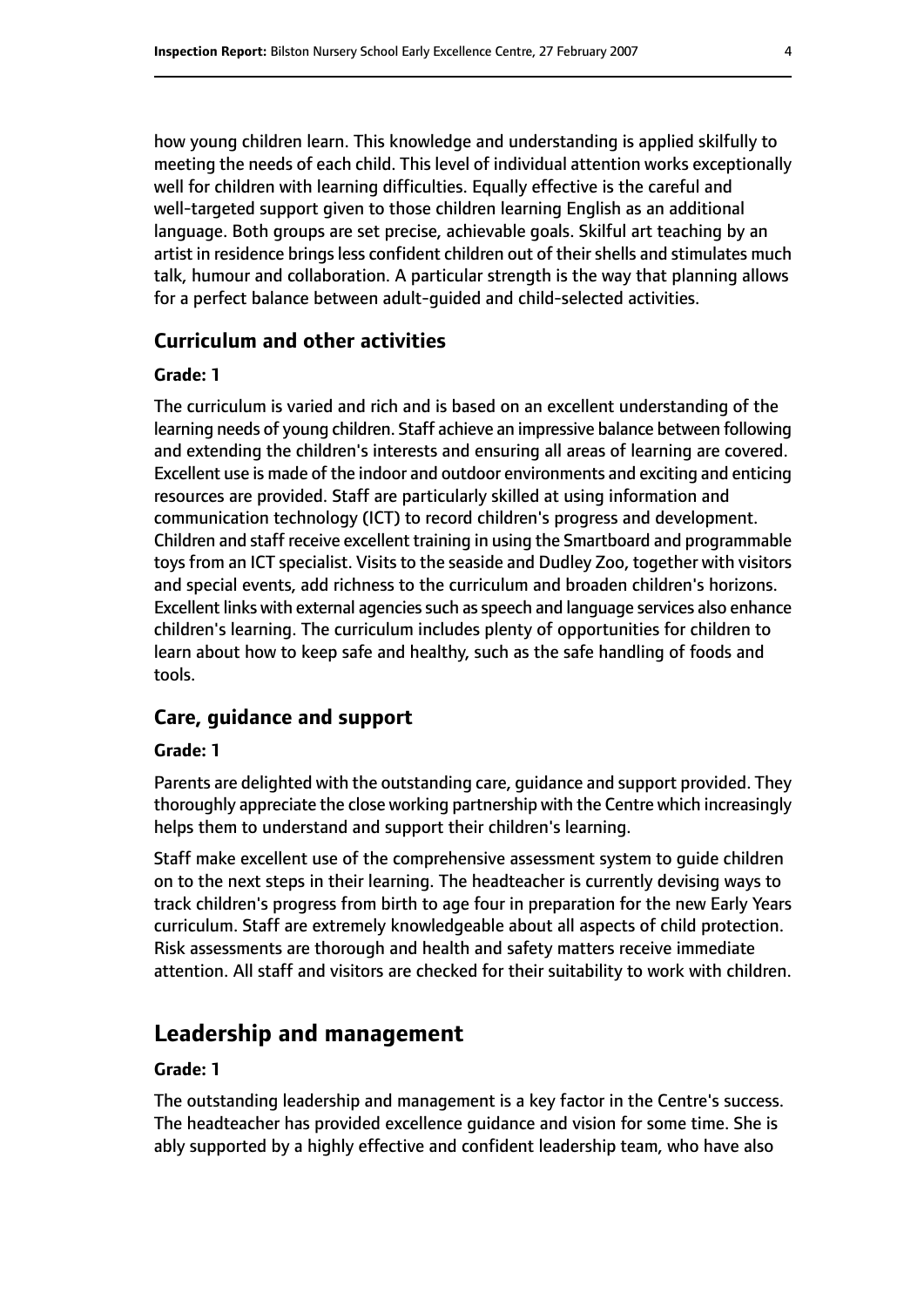played a pivotal role in maintaining and improving upon the Centre's provision since the last inspection. Everyone who worksin the Centre is encouraged to see themselves as lifelong learners. The headteacher knows the Centre very well and this is reflected in the school's accurate, albeit rather modest self-evaluation. The governing body are strong supporters of the Centre and feel confident to question and challenge the leadership. There is no sense of complacency and senior leaders expect and achieve the best from themselves and everyone.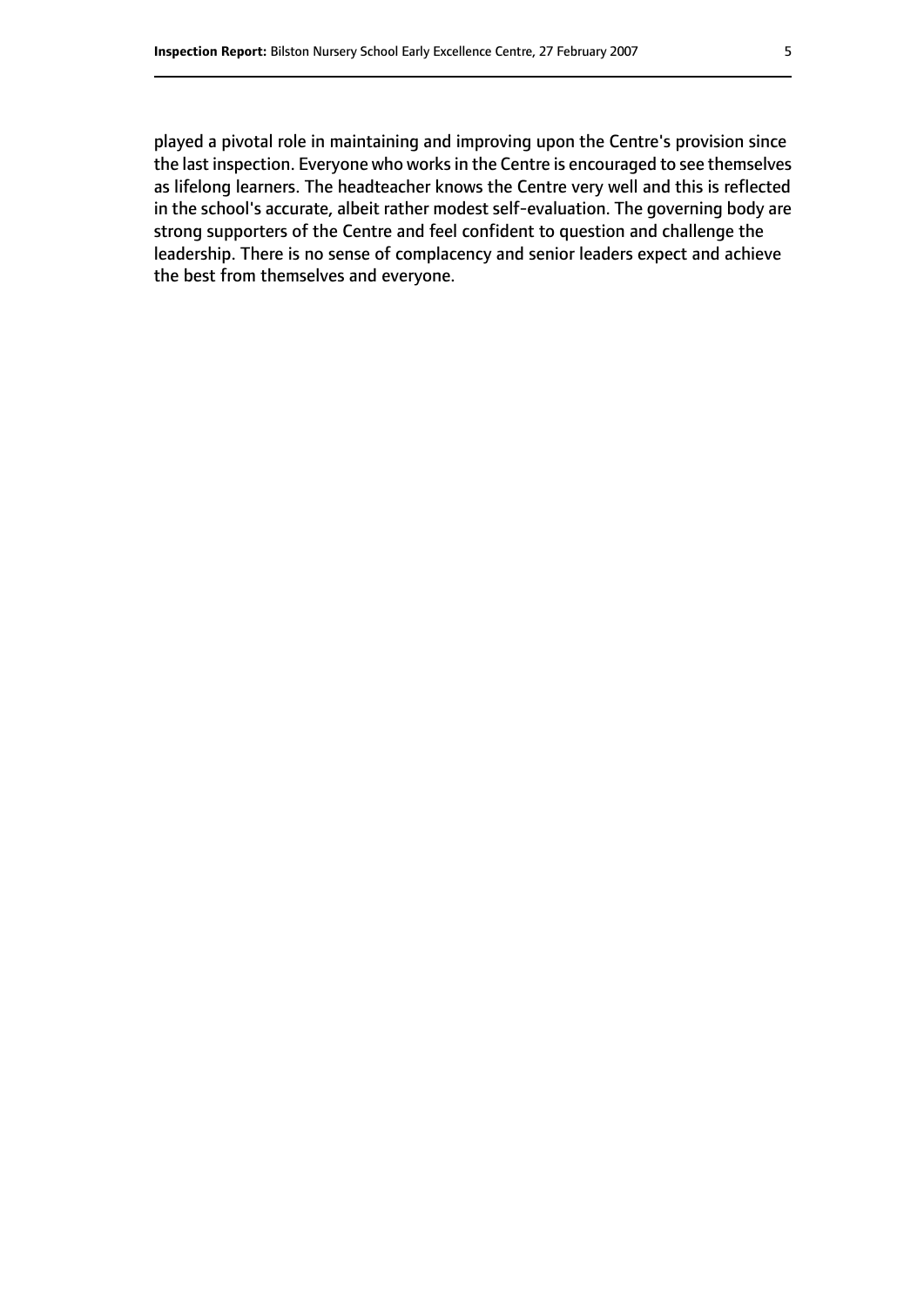**Any complaints about the inspection or the report should be made following the procedures set out inthe guidance 'Complaints about school inspection', whichis available from Ofsted's website: www.ofsted.gov.uk.**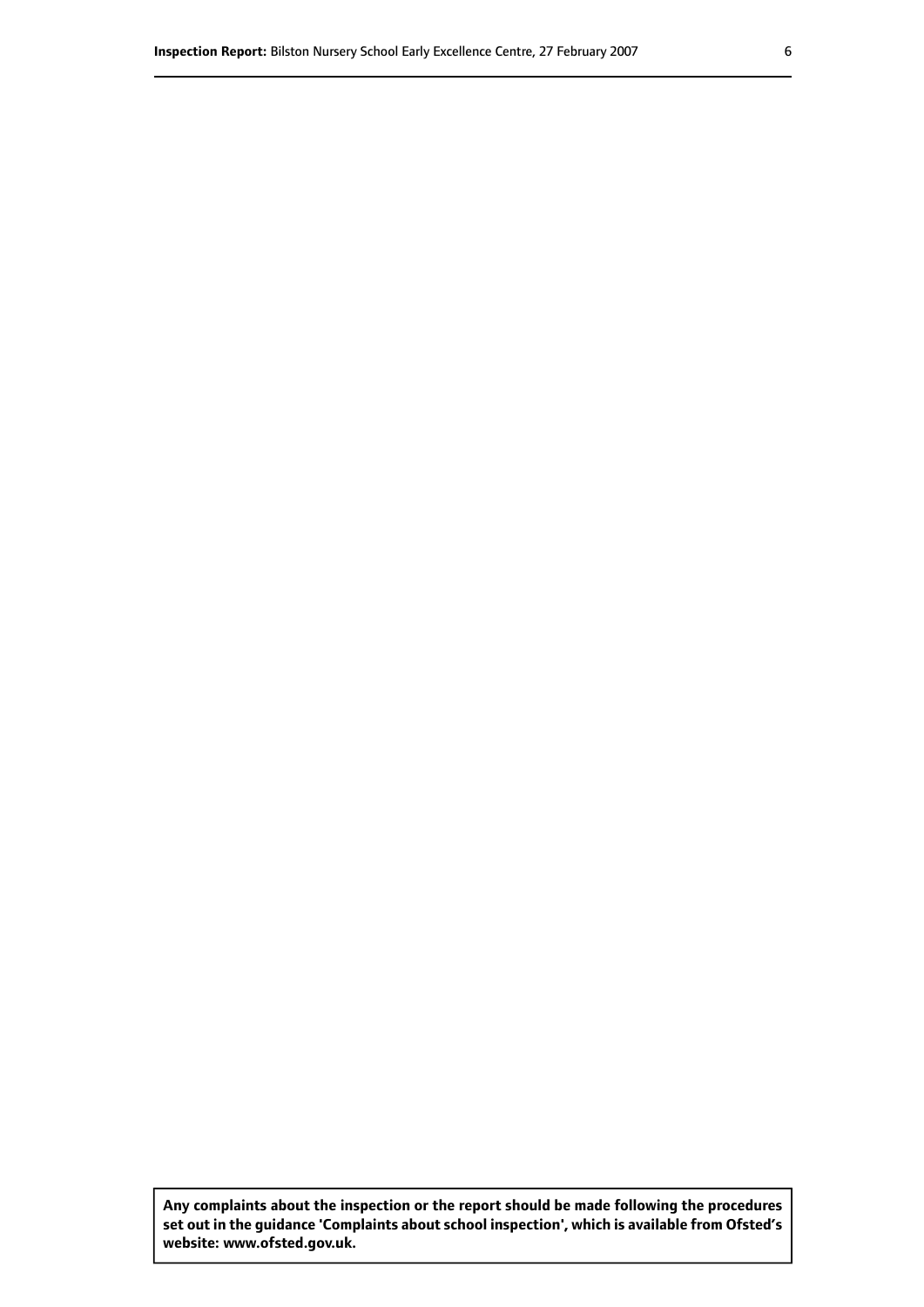# **Inspection judgements**

| Key to judgements: grade 1 is outstanding, grade 2 good, grade 3 satisfactory, and grade 4 | School         |
|--------------------------------------------------------------------------------------------|----------------|
| inadequate                                                                                 | <b>Overall</b> |

# **Overall effectiveness**

| How effective, efficient and inclusive is the provision of education, integrated<br>care and any extended services in meeting the needs of learners? |     |
|------------------------------------------------------------------------------------------------------------------------------------------------------|-----|
| How well does the school work in partnership with others to promote learners'<br>well-being?                                                         |     |
| The quality and standards in the Foundation Stage                                                                                                    |     |
| The effectiveness of the school's self-evaluation                                                                                                    |     |
| The capacity to make any necessary improvements                                                                                                      |     |
| Effective steps have been taken to promote improvement since the last<br>inspection                                                                  | Yes |

## **Achievement and standards**

| How well do learners achieve?                                                                               |  |
|-------------------------------------------------------------------------------------------------------------|--|
| The standards <sup>1</sup> reached by learners                                                              |  |
| How well learners make progress, taking account of any significant variations between<br>groups of learners |  |
| How well learners with learning difficulties and disabilities make progress                                 |  |

## **Personal development and well-being**

| How good is the overall personal development and well-being of the<br>learners?                                  |  |
|------------------------------------------------------------------------------------------------------------------|--|
| The extent of learners' spiritual, moral, social and cultural development                                        |  |
| The behaviour of learners                                                                                        |  |
| The attendance of learners                                                                                       |  |
| How well learners enjoy their education                                                                          |  |
| The extent to which learners adopt safe practices                                                                |  |
| The extent to which learners adopt healthy lifestyles                                                            |  |
| The extent to which learners make a positive contribution to the community                                       |  |
| How well learners develop workplace and other skills that will contribute to<br>their future economic well-being |  |

## **The quality of provision**

| How effective are teaching and learning in meeting the full range of the<br>  learners' needs?                      |  |
|---------------------------------------------------------------------------------------------------------------------|--|
| $\mid$ How well do the curriculum and other activities meet the range of needs<br>$\mid$ and interests of learners? |  |
| How well are learners cared for, guided and supported?                                                              |  |

 $^1$  Grade 1 - Exceptionally and consistently high; Grade 2 - Generally above average with none significantly below average; Grade 3 - Broadly average to below average; Grade 4 - Exceptionally low.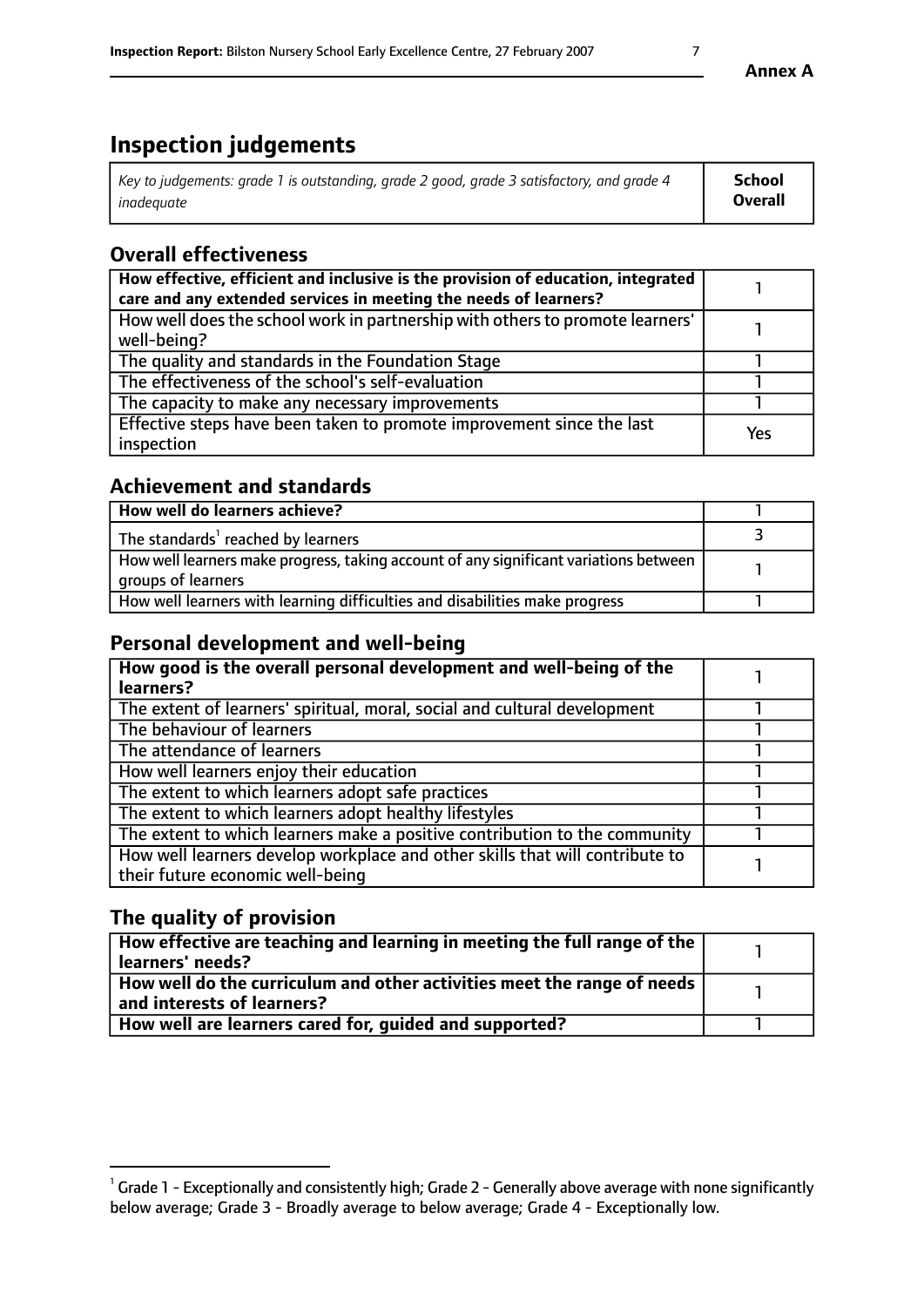# **Leadership and management**

| How effective are leadership and management in raising achievement<br>and supporting all learners?                                              |           |
|-------------------------------------------------------------------------------------------------------------------------------------------------|-----------|
| How effectively leaders and managers at all levels set clear direction leading<br>to improvement and promote high quality of care and education |           |
| How effectively performance is monitored, evaluated and improved to meet<br>challenging targets                                                 |           |
| How well equality of opportunity is promoted and discrimination tackled so<br>that all learners achieve as well as they can                     |           |
| How effectively and efficiently resources, including staff, are deployed to<br>achieve value for money                                          |           |
| The extent to which governors and other supervisory boards discharge their<br>responsibilities                                                  |           |
| Do procedures for safequarding learners meet current government<br>requirements?                                                                | Yes       |
| Does this school require special measures?                                                                                                      | <b>No</b> |
| Does this school require a notice to improve?                                                                                                   | No        |